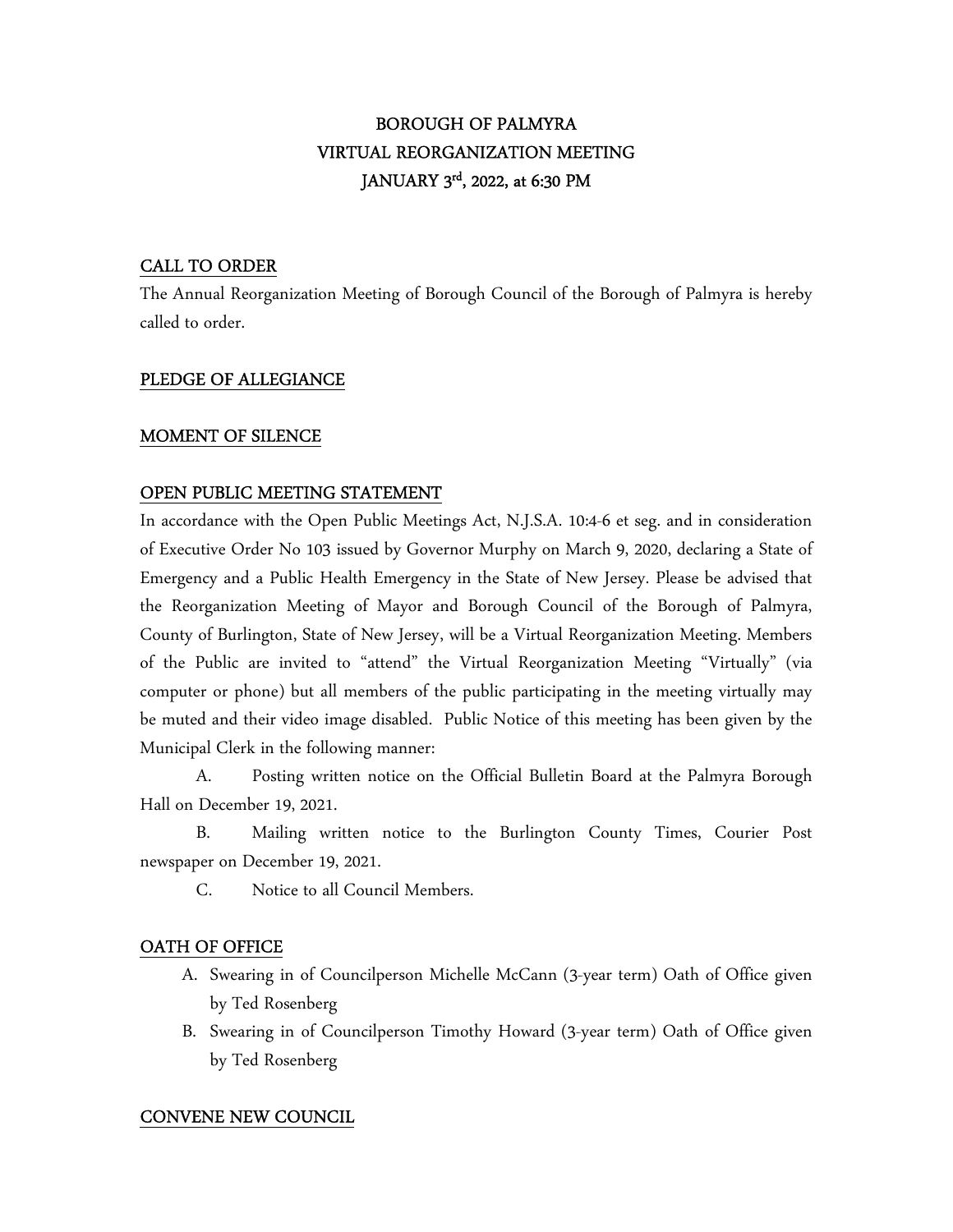## ROLL CALL OF COUNCIL

#### COUNCIL PRESIDENCY NOMINATIONS

Motion to open nominations. Motion to close nominations. Vote for Council President

### OATH OF OFFICE

Council President Oath of Office given by Ted Rosenberg

#### ACKNOWLEDGEMENT OF DIGNITARIES

#### STATE OF THE BOROUGH ADDRESS - Mayor Gina Ragomo Tait

#### **CORRESPONDENCE**

Resignation Letter – Raymond Holshue, Jr.- Electrical Subcode Official

#### PUBLIC PORTION

In accordance with the Open Public Meetings Act, N.J.S.A. 10:4-6 et seg. and in consideration of Executive Order No 103 issued by Governor Murphy on March 9, 2020, declaring a State of Emergency and a Public Health Emergency in the State of New Jersey. Please be advised that the Reorganization Meeting of Borough Council of the Borough of Palmyra, County of Burlington, State of New Jersey, will be a Virtual Reorganization Meeting. The Virtual Reorganization Meeting will be held on Monday, January  $3<sup>rd</sup>$ , 2022 at 6:30 pm Eastern Time. Members of the public are invited to "attend" the Virtual Reorganization Meeting. The public portion is for discussion on resolutions, other items listed on the agenda, or any other matter you desire to share with the governing body. We request those participants wishing to have or make a Public comment, email their questions or comments in advance to Municipal Clerk Rita Jackson at djackson@boroughofpalmyra.com. The opportunity to submit comments prior to meeting expires at 12:00 PM on Monday, January  $3<sup>rd</sup>$ , 2022. You must include "Meeting Question/ Comment" in the subject line and your name and address. Comments submitted in a timely manner will be reviewed and read during the Virtual Reorganization Meeting; it may be necessary to follow-up with persons submitting comments later. All comments will become part of the record and included with the Meeting Minutes. For those who "attend" the Virtual Reorganization Meeting, Mayor Tait will open the meeting to the public for comments. Comments should be limited to no more than (2) two minutes. All comments will become part of the record and included with the Meeting Minutes.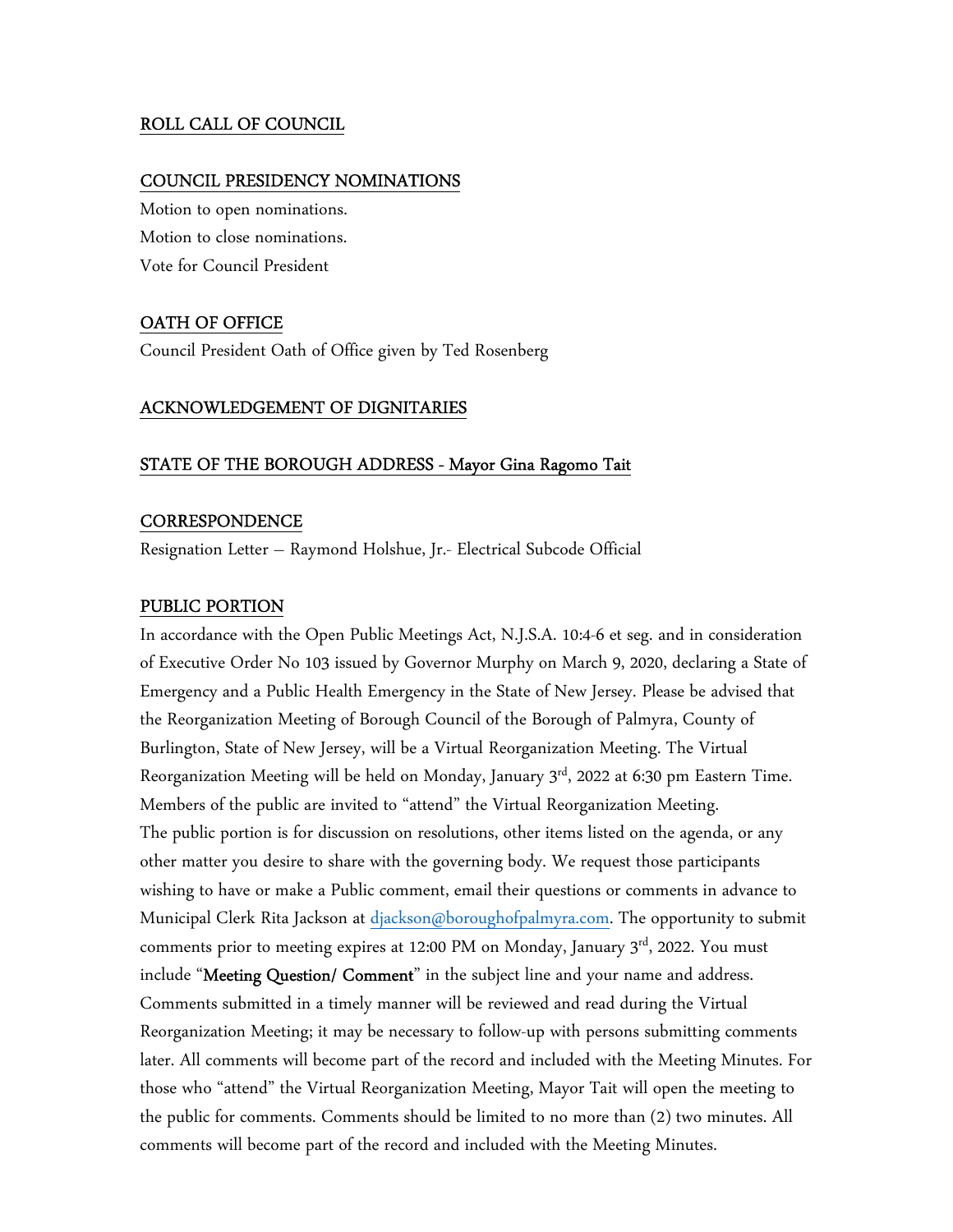## DISCUSSION ITEMS - NEW BUSINESS

Public Events - MLK Jr. Day of Service- Monday January 17<sup>th</sup>, 2022

- A. Council Committees Appointments
- B. Mayor's Annual Appointments
- C. Annual Citizen Appointments
- D. Notice of Annual Borough Council Caucus Meeting and Regular Meeting Dates

### RESOLUTIONS

Consent Agenda- Resolution 2022-1 to Resolution 2022-58 will be enacted as a single motion; if any resolution needs additional discussion, it will be removed from the consent agenda and voted on separately.

- 1. Resolution 2022-01, Resolution to Confirm Council Committee Appointments
- 2. Resolution 2022-02, Resolution to Confirm Mayor's Annual Appointments
- 3. Resolution 2022-03, Resolution to Confirm Mayor's Annual Citizen Appointments
- 4. Resolution 2022-04, Resolution Approving the Borough of Palmyra Official Caucus and Regular Monthly Public Meeting Dates for the Borough Council for 2022
- 5. Resolution 2022-05, Resolution Authorizing the Appointment of Ted Rosenberg, Esq., as Municipal Solicitor.
- 6. Resolution 2022-06, Resolution Authorizing the Appointment of Jeffrey D Winitsky, Esq. of Parker McCay as Special Counsel/Bond Attorney.
- 7. Resolution 2022-07, Resolution Authorizing the Appointment of Armando Riccio, Esq. as Special Counsel/Labor Attorney for Burlington County Municipal JIF related matters.
- 8. Resolution 2022-08, Resolution Authorizing the Appointment of Robert N. Wright, Jr., Esq. of Malamut & Associates, LLC as Special Counsel/Conflict Attorney.
- 9. Resolution 2022-09, Resolution Authorizing the Appointment of Andrew Brewer, Esq. of Maraziti Falcon, LLP as Special Counsel/Municipal Redevelopment Attorney.
- 10. Resolution 2022-10, Resolution Authorizing the Appointment of Robert P. Nehila Jr., of Bowman & Company LLP, as Municipal Auditor
- 11. Resolution 2022-11, Resolution Authorizing the Appointment of William Kirchner of Environmental Resolutions Inc., (ERI) as Municipal Engineer
- 12. Resolution 2022-12, Resolution Authorizing the Appointment of William Kirchner of Environmental Resolutions Inc., (ERI) as Municipal Sewer Engineer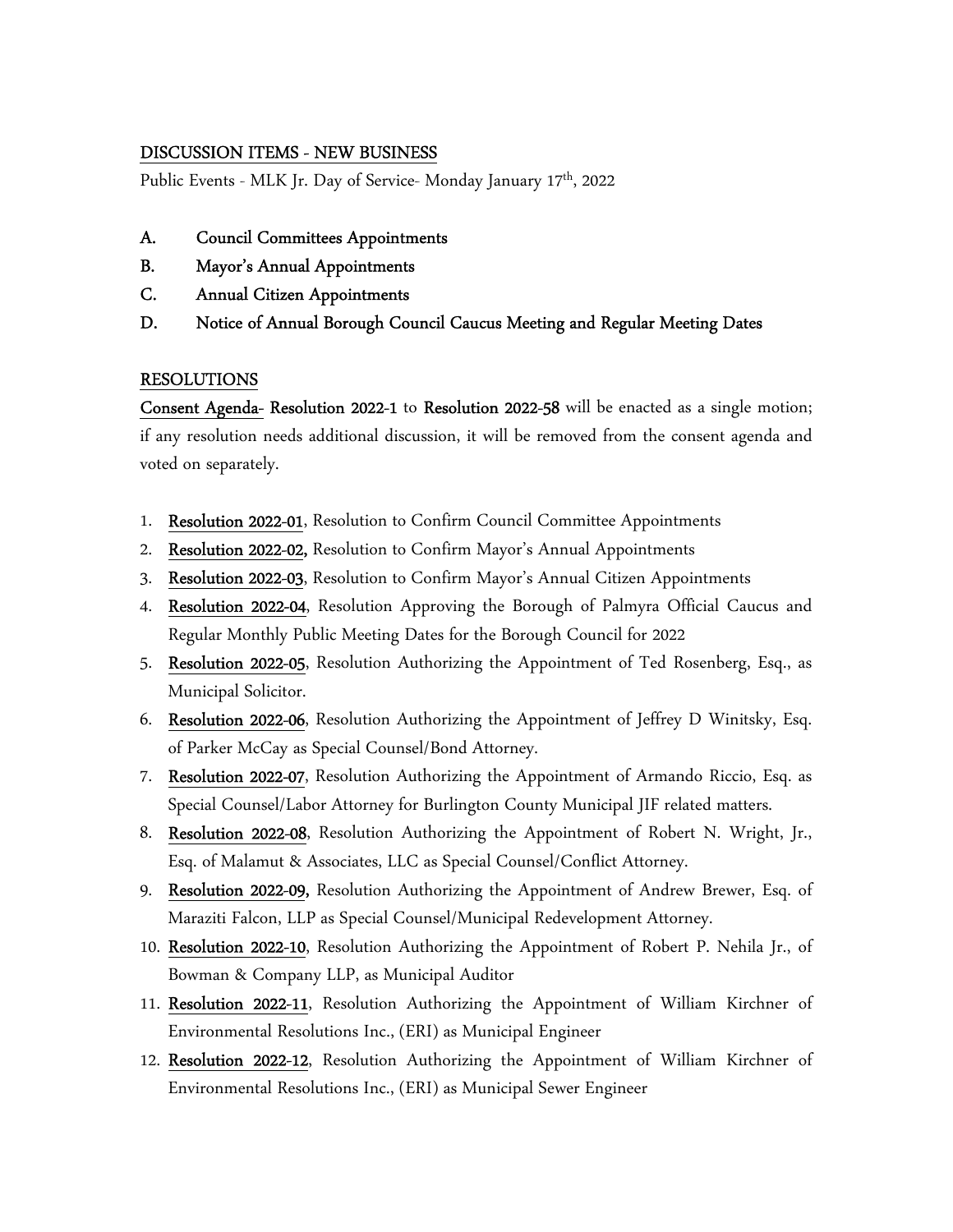- 13. Resolution 2022-13, Resolution Authorizing the Appointment of John Hogue and/or Vladimir Raskin of Environmental Resources Management (ERM), as Municipal Environmental Engineer/Consultant and LSRP.
- 14. Resolution 2022-14, Resolution Authorizing the Appointment of James Winckowski of Consulting & Municipal Engineers (CME) as Special Projects Engineer
- 15. Resolution 2022-15, Resolution Authorizing the Appointment of David Gerkens of Community Grants, Planning and Housing, (CGP&H) as Municipal Planner/Grants Coordinator.
- 16. Resolution 2022-16, Resolution Authorizing the Appointment of Community Grants, Planning and Housing, (CGP&H) as Municipal Affordable Housing/RCA Administrator.
- 17. Resolution 2022-17, Resolution Authorizing the Appointment of James D. Fattorini, Esq., as Municipal Public Defender.
- 18. Resolution 2022-18, Resolution Authorizing the Appointment Brian E. Turner, Esq., and/or Daniel Gee, Esq., of Malamut & Associates, LLC as Municipal Prosecutors.
- 19. Resolution 2022-19, Resolution Authorizing the Appointment of any/all other Municipal Prosecutors in Burlington County, as Substitute Prosecutor
- 20. Resolution 2022-20, Resolution Authorizing the Appointment of Christopher J Powell of Hardenbergh Insurance Group as Insurance Consultant/ JIF Risk Management Consultant and Authorizing JIF Risk Management Consultant Agreement
- 21. Resolution 2022-21, Resolution Authorizing the Appointment of Mark Ruderman, Esq. of Ruderman & Roth, LLC. as Special Counsel/Labor Attorney for Police matters/Collective Bargaining Agreement Negotiations
- 22. Resolution 2022-22, Resolution Authorizing the Appointment of Carmen Saginario Jr., Esq. of Capehart Scatchard. as Special Counsel/Labor Attorney for General Labor Matters
- 23. Resolution 2022-23, Resolution Appointing Evan H.C. Cook., Esq., of Malamut & Associates as Special Counsel/Ethics Attorney
- 24. Resolution 2022-24, Resolution Appointing Kelly Grant, Esq. of Malamut & Associates as Special Counsel/COAH Attorney
- 25. Resolution 2022-25, Resolution Authorizing the Mayor to Execute Contracts with All Appointed Professionals After Review and Approval by the Solicitor and the Chief Financial Officer.
- 26. Resolution 2022-26, Resolution Appointing John Gural as Administrator for The Borough of Palmyra
- 27. Resolution 2022-27, Resolution Appointing John Gural as Burlington County JIF Fund Commissioner and JIF Claims Coordinator
- 28. Resolution 2022-28, Resolution Appointing Doretha R Jackson as Burlington County JIF Alternate Fund Commissioner and Wellness Coordinator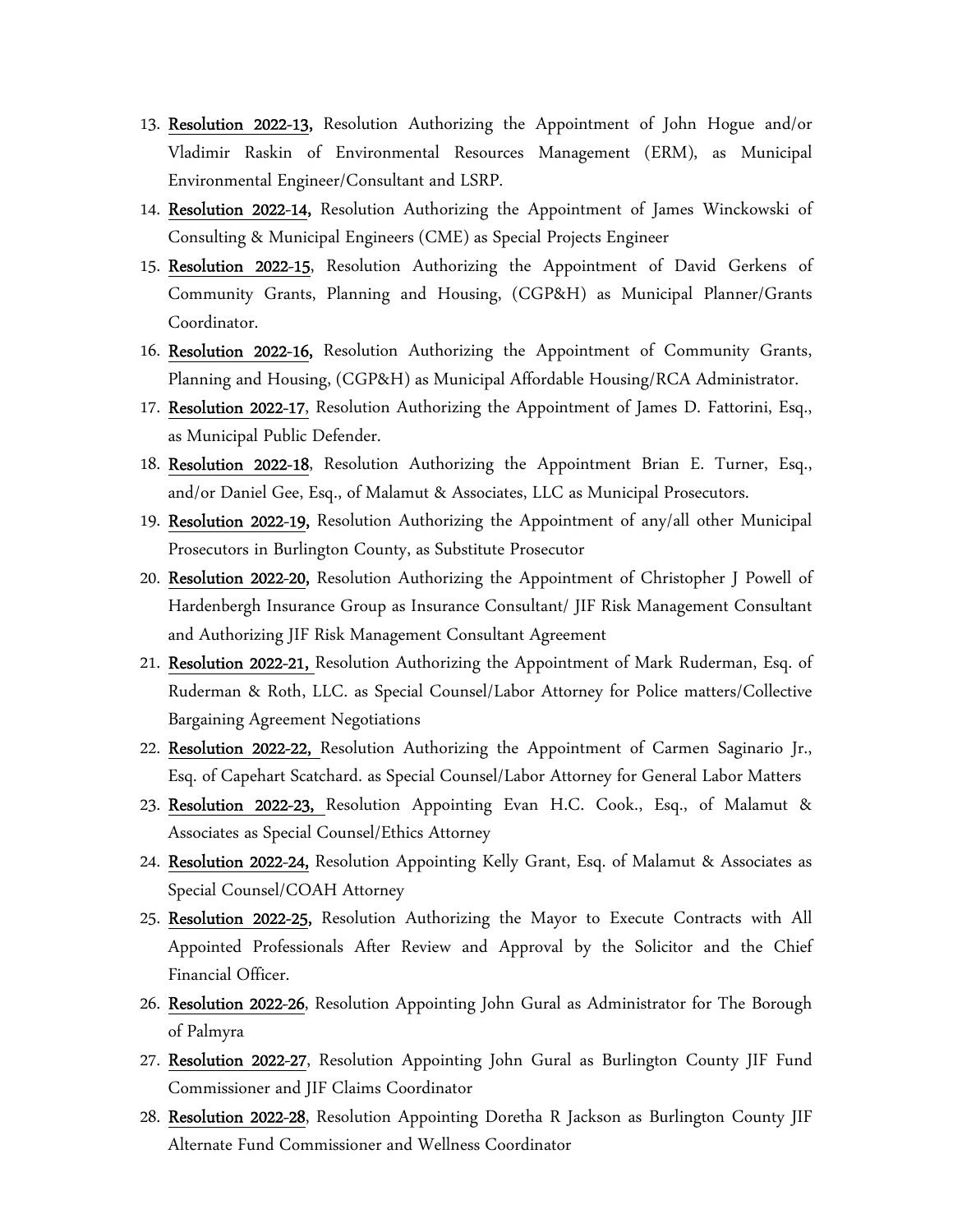- 29. Resolution 2022-29, Resolution Appointing Tracy Kilmer as Burlington County JIF Safety Coordinator.
- 30. Resolution 2022-30, Resolution Appointing John Gural, Doretha Jackson and Ernest McGill as DOT/CDL Designated Employer Representatives
- 31. Resolution 2022-31, Resolution Appointing Stephen Falicki as seasonal employee per terms of his offer of employment
- 32. Resolution 2022-32, Resolution Appointing Class 1 Officers, Christopher Henriques, Antony Perkins, Tyler Tolan to Palmyra Police Department at the rate of \$13.00 per hour.
- 33. Resolution 2022-33, Resolution Appointing Sara Ercolono, Howard Dreby, Barbara Zeyher, Ellen Adams, Jarmilla Sheppard, and Joyce Alessandro as Crossing Guards for The Borough of Palmyra for 2022.
- 34. Resolution 2022-34, Resolution appointing John Yansick as a Part-time Public Works Laborer, effective January 1, 2022 not-to-exceed 28 hours per week
- 35. Resolution 2022-35, Resolution Appointing the Borough of Palmyra Community Emergency Response Team (C.E.R.T.) Members
- 36. Resolution 2022-36, Resolution Appointing Daniel Norman to Palmyra Fire Department
- 37. Resolution 2022-37, Resolution Appointing Philip Opalski as part-time Housing Inspector, Fire Inspector and RCS Building Inspector not-to-exceed 16 hours per week.
- 38. Resolution 2022-38, Resolution Appointing Craig Charles Danson as Electrical Sub-Code Official, effective January 1<sup>st</sup>, 2022 subject to the terms of offer of employment at the rate of 17,000.00 per year.
- 39. Resolution 2022-39, Resolution Designating the Burlington County Times and the Courier Post as the Legal Newspapers and GovDeals.com as the Legal Auction Site for Vehicles and Property.
- 40. Resolution 2022-40, Resolution Authorizing the 2022 Temporary Budget Appropriations.
- 41. Resolution 2022-41, Resolution to Approve 2022 Temporary Debt Service for the Borough of Palmyra in the County of Burlington, State of New Jersey
- 42. Resolution 2022-42, Resolution Approving a Cash Management Plan for The Borough of Palmyra.
- 43. Resolution 2022-43, Resolution Fixing the Rate of Interest to Be Charged on Delinquent Taxes, Sewer Payments and Assessments
- 44. Resolution 2022-44, Resolution Authorizing the Tax Collector to Cancel Debits and Credits of \$10.00 or Less for Tax and Sewer Payments
- 45. Resolution 2022-45, Resolution Authorizing the Tax Assessor to file Rollbacks, Assessments, Added and Omitted Tax Appeals and Assessor's List of Corrections and Errors on behalf of the Borough of Palmyra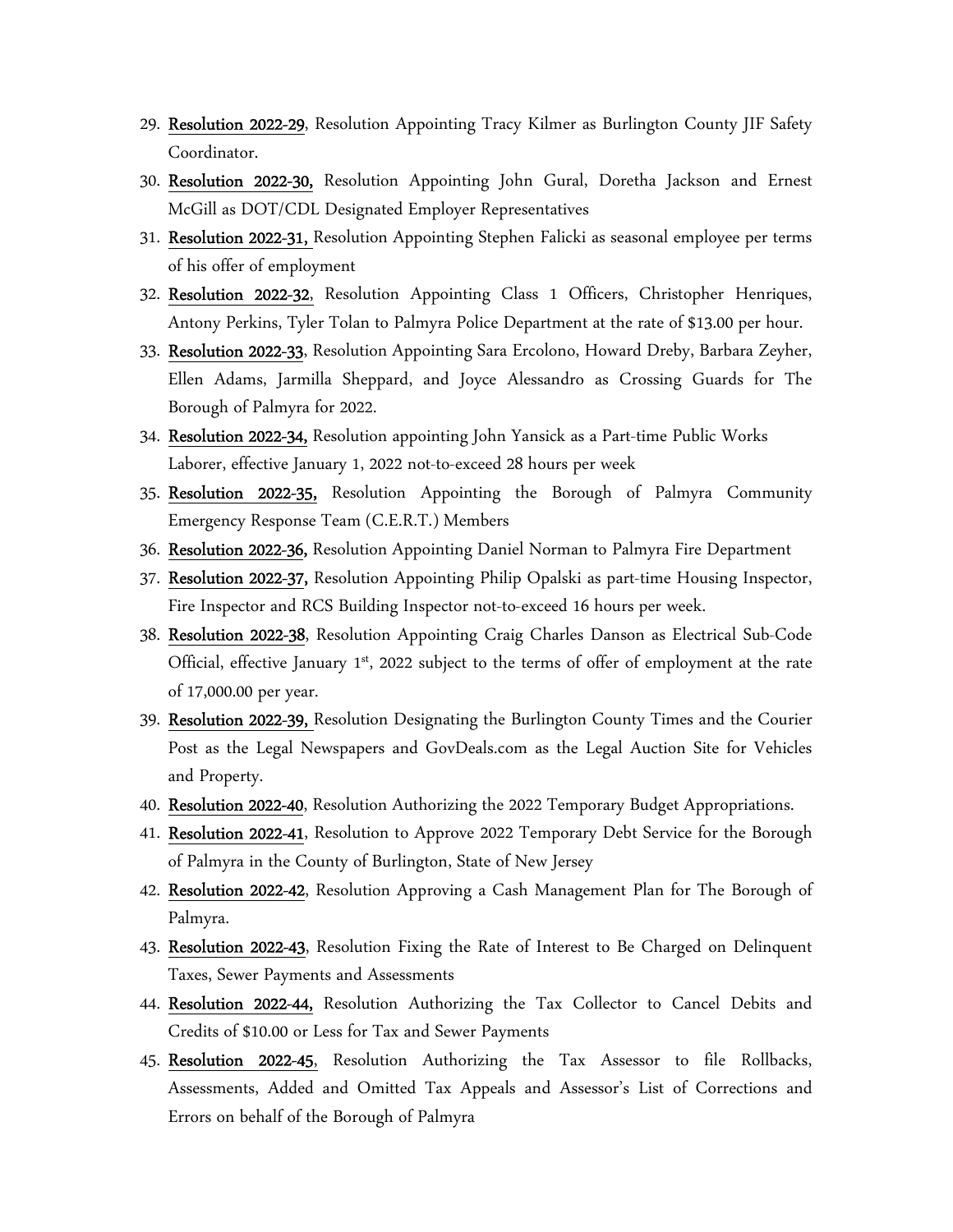- 46. Resolution 2022-46, Resolution Awarding a contract to New Jersey Animal Control, LLC for 2022 Animal Control Services, subject to the Solicitor's review and the Chief Financial Officer's Certification
- 47. Resolution 2022-47, Resolution Awarding 2022 Maintenance Contract for Sewage Treatment Plant to Municipal Maintenance Company, Inc. in the amount of \$374,299.00, subject to the Solicitor's review and Chief Financial Officer's certification
- 48. Resolution 2022-48, Resolution Awarding 2022 On-Call Contracting Services Contract to Neri's Construction & Rentals, Inc. in the amount of \$548,668.00 subject to the Solicitor's review and the Chief Financial Officer's certification
- 49. Resolution 2022-49, Resolution Awarding 2022 Sewer Treatment Plant and Pump Station Debris Removal Contract to WindRiver Environmental in the amount of \$161,734.33 subject to the Solicitor's review and the Chief Financial Officer's certification
- 50. Resolution 2022-50, Resolution Awarding the 2022 HVAC Maintenance Contract to Air Systems Maintenance in the amount of \$28,109.00 subject to Solicitor's review and the Chief Financial Officer's certification
- 51. Resolution 2022-51, Resolution Adopting Technology Risk Management Standards in Compliance with the New Jersey Municipal Excess Liability Joint Insurance Fund's Cyber Risk Management Plan's Tier One, Two and Three Requirements
- 52. Resolution 2022-52, Resolution Approving the Application to the New Jersey Department of Transportation for Technical Assistance with the preparation of feasibility study for the Local Bicycle and Pedestrian Assistance Program
- 53. Resolution 2022-53, Resolution Appointing M'Kai Williams and Gabriella E Gillespie as Junior Student Borough Council Representatives
- 54. Resolution 2022-54, Resolution Authorizing the Payment of December bills in the amount of \$1,599,429.61.
- 55. Resolution 2022-55, Resolution Authorizing the Chief Finance Officer to Pay Vendor Bills during the Month of January 2022.
- 56. Resolution 2022-56, Resolution Awarding a Contract to Thor Construction Group, LLC. Per Quote in the Amount of \$18,350.00 for the Palmyra Municipal Building Drainage Improvements
- 57. Resolution 2022-57,Resolution of the Borough of Palmyra Adopting the Borough of Palmyra Educational and Professional Development Reimbursement Policy
- 58. Resolution 2022-58, Resolution Related to the Appointment of Crossing Guards

#### COMMENTS FROM THE GOVERNING BODY

#### ADJOURNMENT